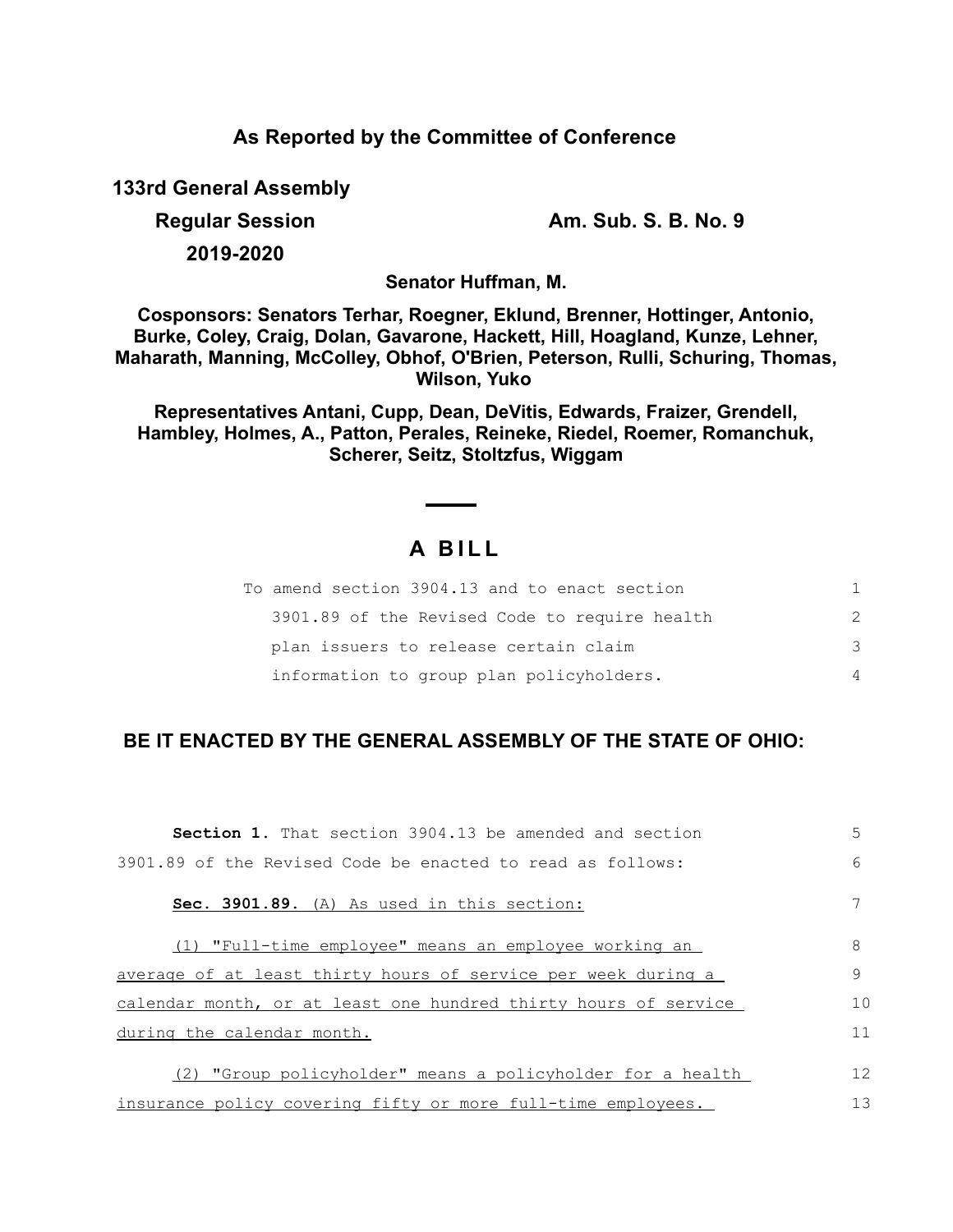## **Am. Sub. S. B. No. 9 Page 2 As Reported by the Committee of Conference**

| "Group policyholder" includes an authorized representative of a  | 14 |
|------------------------------------------------------------------|----|
| group policyholder.                                              | 15 |
| (3) "Health plan issuer" has the same meaning as in              | 16 |
| section 3922.01 of the Revised Code.                             | 17 |
| (B) (1) (a) A health plan issuer shall, upon request,            | 18 |
| release to each group policyholder monthly claims data and shall | 19 |
| provide this data within thirty business days of receipt of the  | 20 |
| request.                                                         |    |
| (b) A health plan issuer shall not be required to release        | 22 |
| claims information as required in division (B) (1) (a) of this   | 23 |
| section more than once per calendar year per group policyholder. | 24 |
| (2) The data released shall include all of the following         | 25 |
| with regard to the policy in question for the policy period      | 26 |
| immediately preceding or the current policy period, as requested | 27 |
| by the policyholder:                                             |    |
| (a) The net claims paid or incurred by month;                    | 29 |
| (b) (i) If the group policyholder is an employer, the            | 30 |
| monthly enrollment data by employee only, employee and spouse,   |    |
| and employee and family;                                         | 32 |
| (ii) If the group policyholder is not an employer, the           | 33 |
| monthly enrollment data shall be provided and organized in a     | 34 |
| relevant manner.                                                 | 35 |
| (c) Monthly prescription claims information;                     | 36 |
| (d) Paid claims over thirty thousand dollars, including          | 37 |
| claim identifier other than name and the date of occurrence, the | 38 |
| amount paid toward each claim, and claimant health condition or  | 39 |
| <u>diagnosis.</u>                                                | 40 |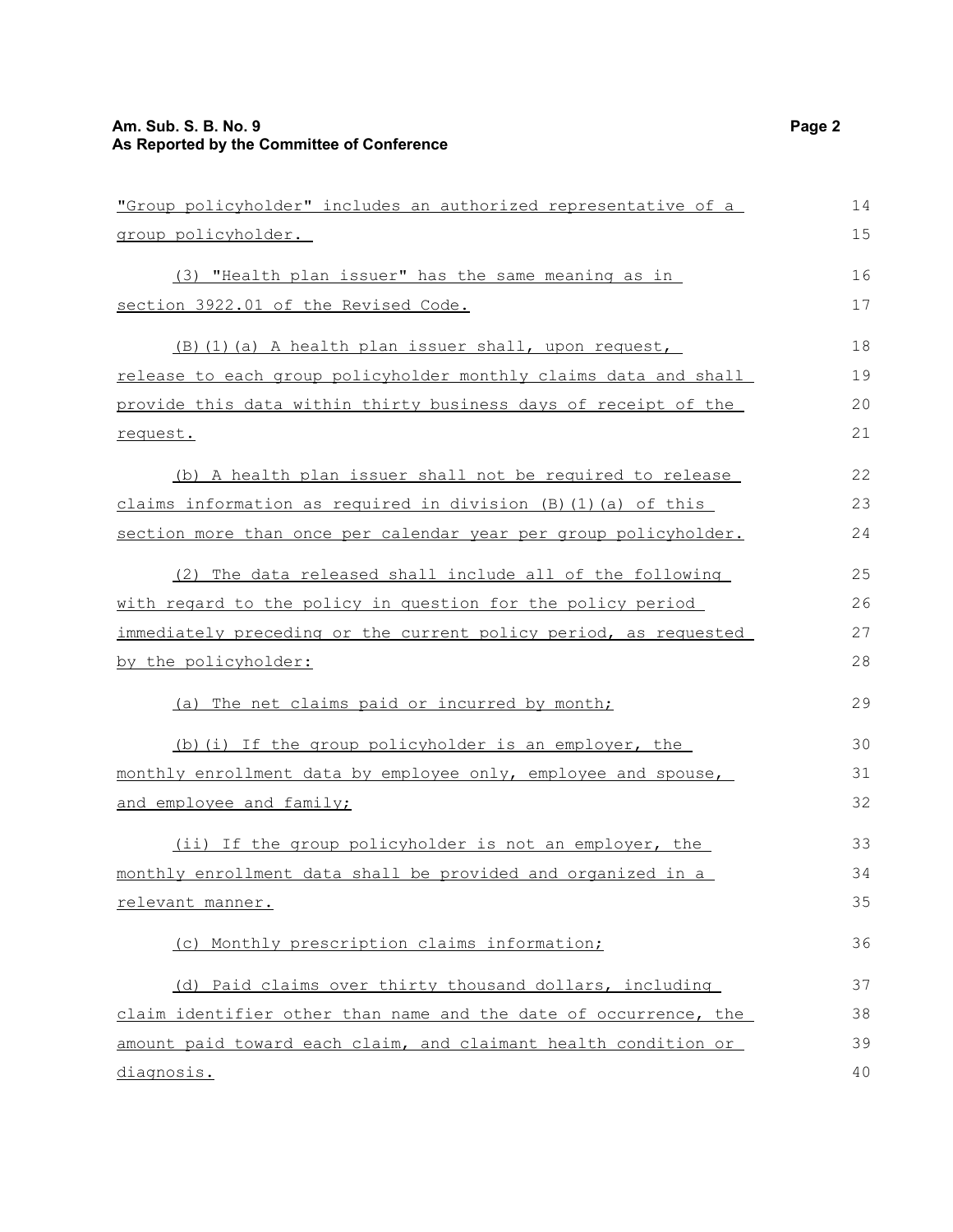## **Am. Sub. S. B. No. 9 Page 3 As Reported by the Committee of Conference**

| (C) A health plan issuer that discloses data or                  | 41 |
|------------------------------------------------------------------|----|
| information in compliance with division (B) of this section may  | 42 |
| condition any such disclosure upon the execution of an agreement | 43 |
| with the policyholder absolving the health plan issuer from      | 44 |
| civil liability related to the use of such data or information.  | 45 |
| (D) A health plan issuer that provides data or information       | 46 |
| in compliance with division (B) of this section shall be immune  | 47 |
| from civil liability for any acts or omissions of any person's   | 48 |
| subsequent use of such data or information.                      | 49 |
| (E) This section shall not be construed as authorizing the       | 50 |
| disclosure of the identity of a particular individual covered    | 51 |
| under the group policy, nor the disclosure of any covered        | 52 |
| individual's particular health insurance claim, condition, or    | 53 |
| diagnosis, which would violate federal or state law.             | 54 |
| (F) A group policyholder is entitled to receive protected        | 55 |
| health information under this section only after an              | 56 |
| appropriately authorized representative of the group             | 57 |
| policyholder makes to the health plan issuer a certification     | 58 |
| substantially similar to the following:                          | 59 |
| "I hereby certify and have demonstrated that the plan            | 60 |
| documents comply with the requirements of 45 C.F.R. 164.504 (f)  | 61 |
| (2) and that the group policyholder will safequard and limit the | 62 |
| use and disclosure of protected health information that the      | 63 |
| policyholder may receive from the group health plan to perform   | 64 |
| plan administration functions."                                  | 65 |
| (G) A group policyholder that does not provide the               | 66 |
| certification required in division (F) of this section is not    | 67 |
| entitled to receive the protected health information described   | 68 |
| in division (B)(2)(d) of this section, but is entitled to        | 69 |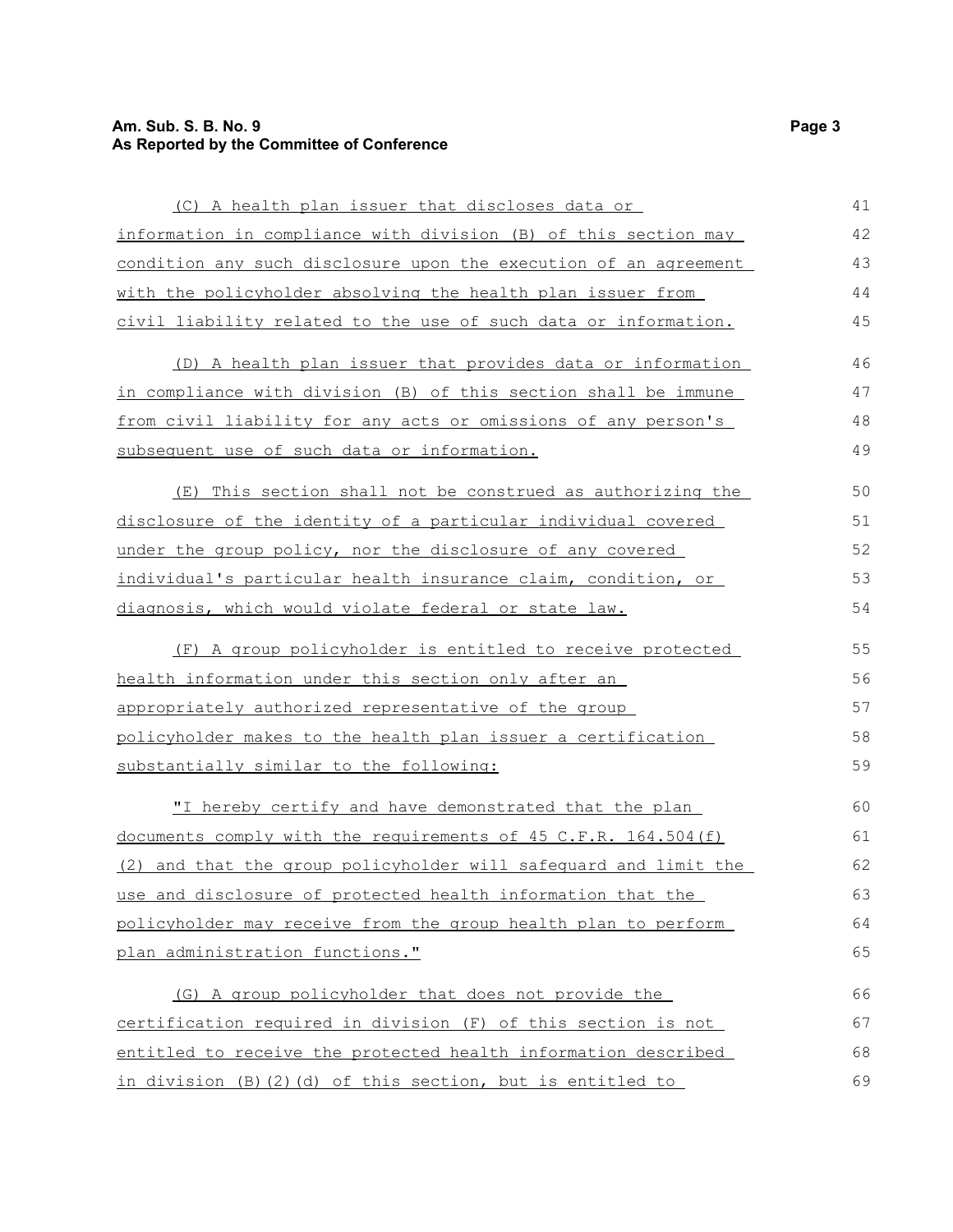## **Am. Sub. S. B. No. 9 Page 4 As Reported by the Committee of Conference**

| receive a report of claim information that includes the other    | 70 |
|------------------------------------------------------------------|----|
| information described under division (B) of this section.        |    |
| (H) Committing a series of violations of this section            | 72 |
| that, taken together, constitute a practice or pattern shall be  | 73 |
| considered an unfair or deceptive practice under sections        | 74 |
| 3901.19 to 3901.26 of the Revised Code.                          | 75 |
| (I) Nothing in this section shall be construed as                | 76 |
| prohibiting a health plan issuer from disclosing additional      | 77 |
| claims information beyond what is required by this section.      | 78 |
| Sec. 3904.13. No insurance institution, agent, or                | 79 |
| insurance support organization shall disclose any personal or    | 80 |
| privileged information about an individual collected or received | 81 |
| in connection with an insurance transaction, unless the          | 82 |
| disclosure is made pursuant to any of the following:             | 83 |
| (A) With the written authorization of the individual,            | 84 |
| provided:                                                        | 85 |
| (1) If such authorization is submitted by another                | 86 |
| insurance institution, agent, or insurance support organization, | 87 |
| the authorization meets the requirements of section 3904.06 of   | 88 |
| the Revised Code;                                                | 89 |
| (2) If such authorization is submitted by a person other         | 90 |
| than an insurance institution, agent, or insurance support       | 91 |
| organization, the authorization is dated, signed by the          | 92 |
| individual, and obtained one year or less prior to the date a    | 93 |
| disclosure is sought under this division.                        | 94 |
| (B) To a person other than an insurance institution,             | 95 |
| agent, or insurance support organization, provided such          | 96 |
| disclosure is reasonably necessary for the following reasons:    | 97 |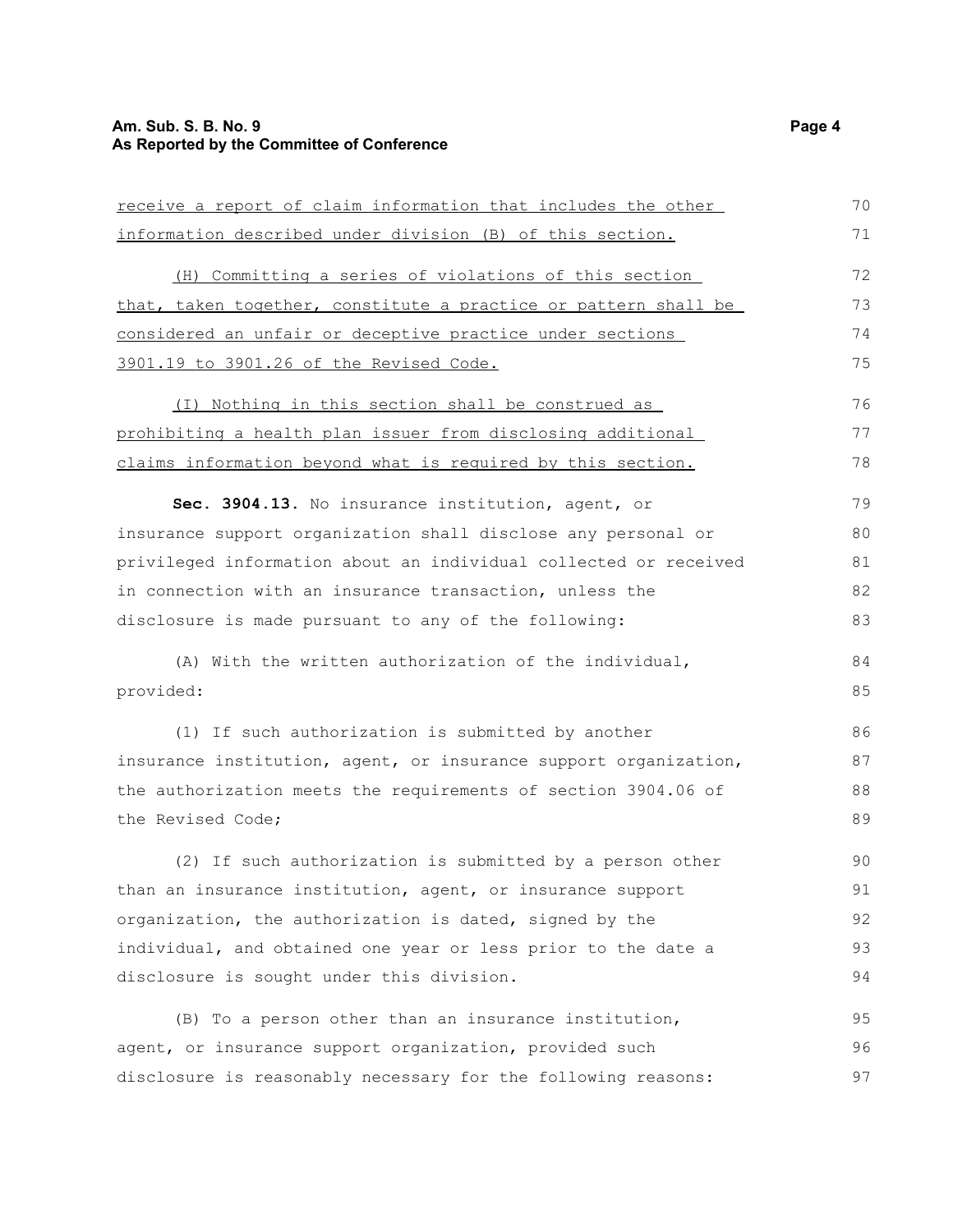#### **Am. Sub. S. B. No. 9 Page 5 As Reported by the Committee of Conference**

(1) To enable such person to perform a business, professional, or insurance function for the disclosing insurance institution, agent, or insurance support organization, and such person agrees not to disclose the information further without the individual's written authorization unless the further disclosure either: (a) Would otherwise be permitted by this section if made by an insurance institution, agent, or insurance support organization; (b) Is reasonably necessary for such person to perform  $\pm t$ sthe person's function for the disclosing insurance institution, agent, or insurance support organization. (2) To enable such person to provide information to the disclosing insurance institution, agent, or insurance support organization for the purpose of either: (a) Determining an individual's eligibility for an insurance benefit or payment; (b) Detecting or preventing criminal activity, fraud, material misrepresentation, or material nondisclosure in connection with an insurance transaction. (C) To an insurance institution, agent, insurance support organization, or self-insurer, provided the information disclosed is limited to that which is reasonably necessary either: (1) To detect or prevent criminal activity, fraud, material misrepresentation, or material nondisclosure in connection with insurance transactions; (2) For either the disclosing or receiving insurance 98 99 100 101 102 103 104 105 106 107 108 109 110 111 112 113 114 115 116 117 118 119 120 121 122 123 124 125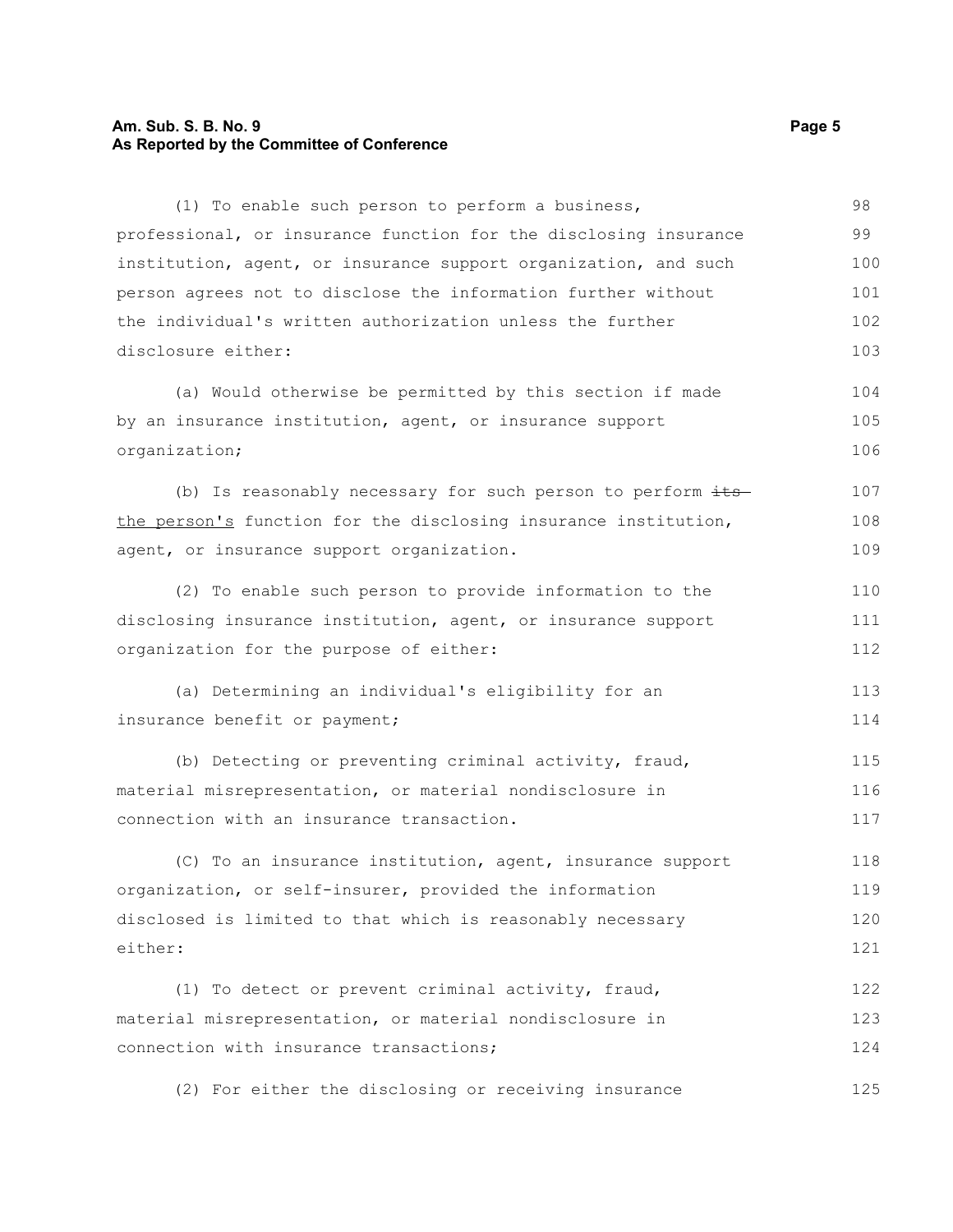#### **Am. Sub. S. B. No. 9 Page 6 As Reported by the Committee of Conference**

institution, agent, or insurance support organization to perform its function in connection with an insurance transaction involving the individual. 126 127 128

(D) To a medical care institution or medical professional for the purpose of verifying insurance coverage or benefits, informing an individual of a medical problem of which the individual may not be aware, or conducting an operations or services audit to verify the individuals treated by the medical professional or at the medical care institution. However, only such information may be disclosed as is reasonably necessary to accomplish any of the purposes set forth in this division. 129 130 131 132 133 134 135 136

```
(E) To an insurance regulatory authority;
                                                                       137
```
(F) To a law enforcement or other governmental authority to protect the interests of the insurance institution, agent, or insurance support organization in preventing or prosecuting the perpetration of fraud upon it; or if the insurance institution, agent or insurance support organization reasonably believes that illegal activities have been conducted by the individual; 138 139 140 141 142 143

(G) As otherwise permitted or required by law; 144

(H) In response to a facially valid administrative or judicial order, including a search warrant or subpoena; 145 146

(I) Made for the purpose of conducting actuarial or research studies, provided the following conditions are met: 147 148

```
(1) No individual may be identified in any actuarial or
research report;
                                                                            149
                                                                            150
```
(2) Materials allowing the individual to be identified are returned or destroyed as soon as they are no longer needed; 151 152

(3) The actuarial or research organization agrees not to 153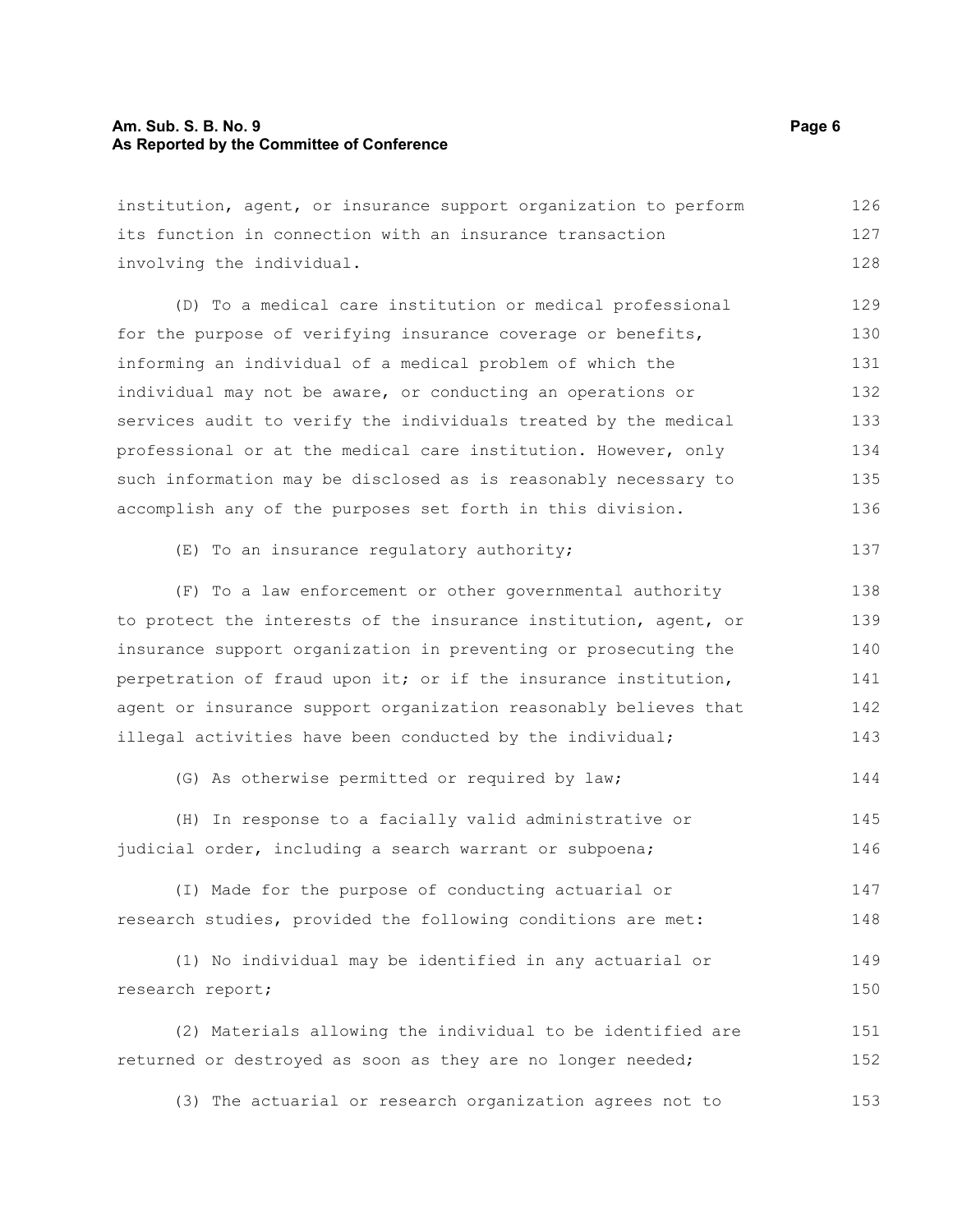#### **Am. Sub. S. B. No. 9 Page 7 Page 7 As Reported by the Committee of Conference**

disclose the information unless the disclosure would otherwise be permitted by this section if made by an insurance institution, agent, or insurance support organization. (J) To a party or representative of a party to a proposed or consummated sale, transfer, merger, or consolidation of all or part of the business of the insurance institution, agent, or insurance support organization, provided the following conditions are met: (1) Prior to the consummation of the sale, transfer, merger, or consolidation, only such information is disclosed as is reasonably necessary to enable the recipient to make business decisions about the purchase, transfer, merger, or consolidation; (2) The recipient agrees not to disclose the information, unless the disclosure would otherwise be permitted by this section if made by an insurance institution, agent, or insurance support organization. (K) To a person whose only use of such information will be in connection with the marketing of a product or service, provided the following conditions are met: (1) No medical record information, privileged information, or personal information relating to an individual's character, personal habits, mode of living, or general reputation is disclosed, and no classification derived from such information is disclosed; (2) The individual has been given an opportunity to 154 155 156 157 158 159 160 161 162 163 164 165 166 167 168 169 170 171 172 173 174 175 176 177 178 179

indicate that-he\_the individual does not want personal information disclosed for marketing purposes and has given no indication that-he the individual does not want the information 180 181 182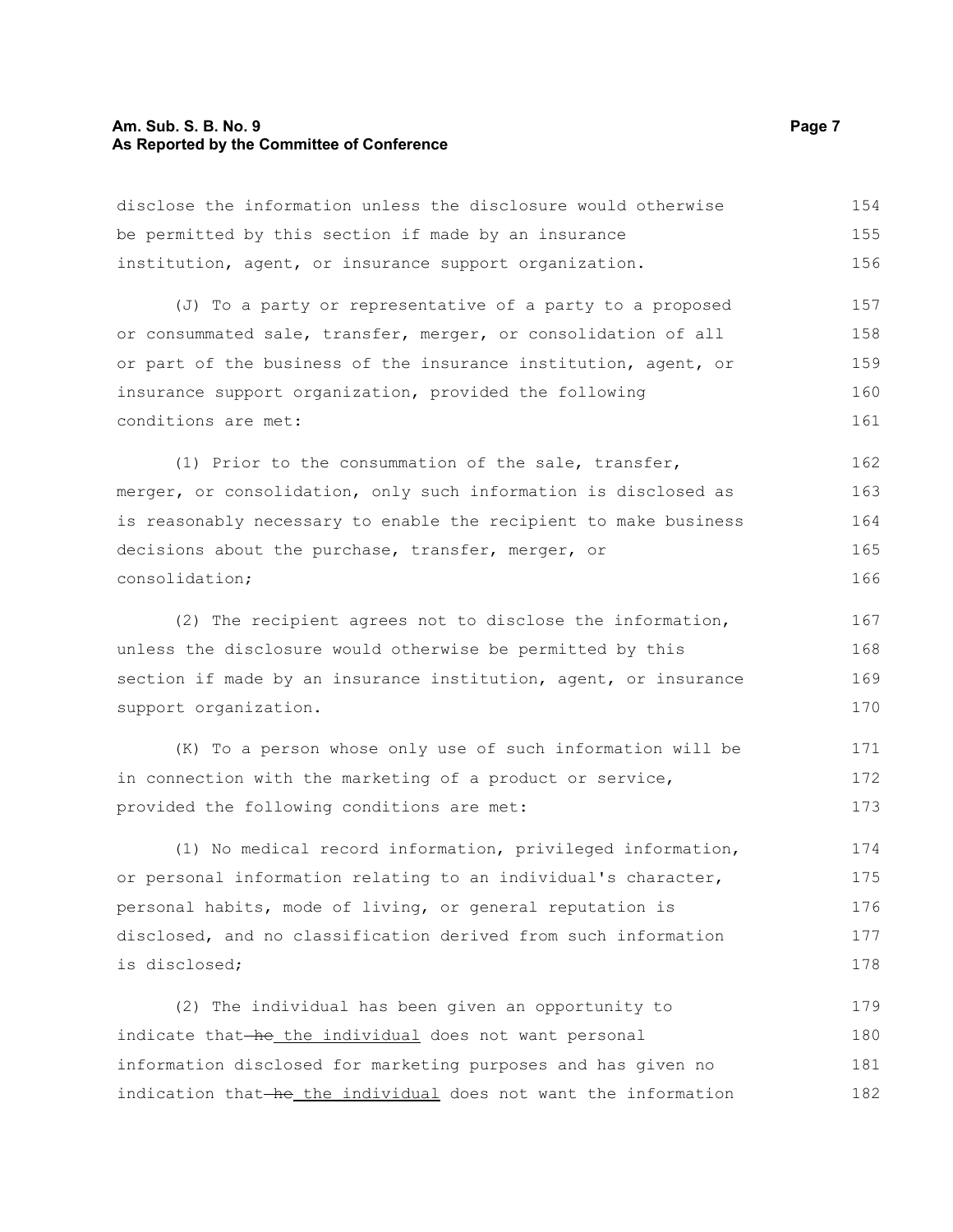## **Am. Sub. S. B. No. 9 Page 8 As Reported by the Committee of Conference**

| disclosed;                                                             | 183 |
|------------------------------------------------------------------------|-----|
| (3) The person receiving such information agrees not to                | 184 |
| use it except in connection with the marketing of a product or         | 185 |
| service.                                                               |     |
| (L) To an affiliate whose only use of the information will             | 187 |
| be in connection with an audit of the insurance institution or         | 188 |
| agent or the marketing of an insurance product or service,             | 189 |
| provided the affiliate agrees not to disclose the information          | 190 |
| for any other purpose or to unaffiliated persons;                      | 191 |
| (M) By a consumer reporting agency, provided the                       | 192 |
| disclosure is to a person other than an insurance institution or       | 193 |
| agent;                                                                 | 194 |
| (N) To a group policyholder for the purpose of reporting               | 195 |
| claims experience or conducting an audit of the insurance              | 196 |
| institution's or agent's operations or services, provided the          | 197 |
| information disclosed is reasonably necessary for the group            | 198 |
| policyholder to conduct the review or audit;                           | 199 |
| (0) To a group policyholder as provided in section 3901.89             | 200 |
| of the Revised Code;                                                   | 201 |
| (P) To a professional peer review organization for the                 | 202 |
| purpose of reviewing the service or conduct of a medical care          | 203 |
| institution or medical professional;                                   | 204 |
| $(P)$ (Q) To a governmental authority for the purpose of               | 205 |
| determining the individual's eligibility for health benefits for       | 206 |
| which the governmental authority may be liable;                        | 207 |
| $\overline{(Q) - (R)}$ To a certificate holder or policyholder for the | 208 |
| purpose of providing information regarding the status of an            | 209 |
| insurance transaction;                                                 | 210 |